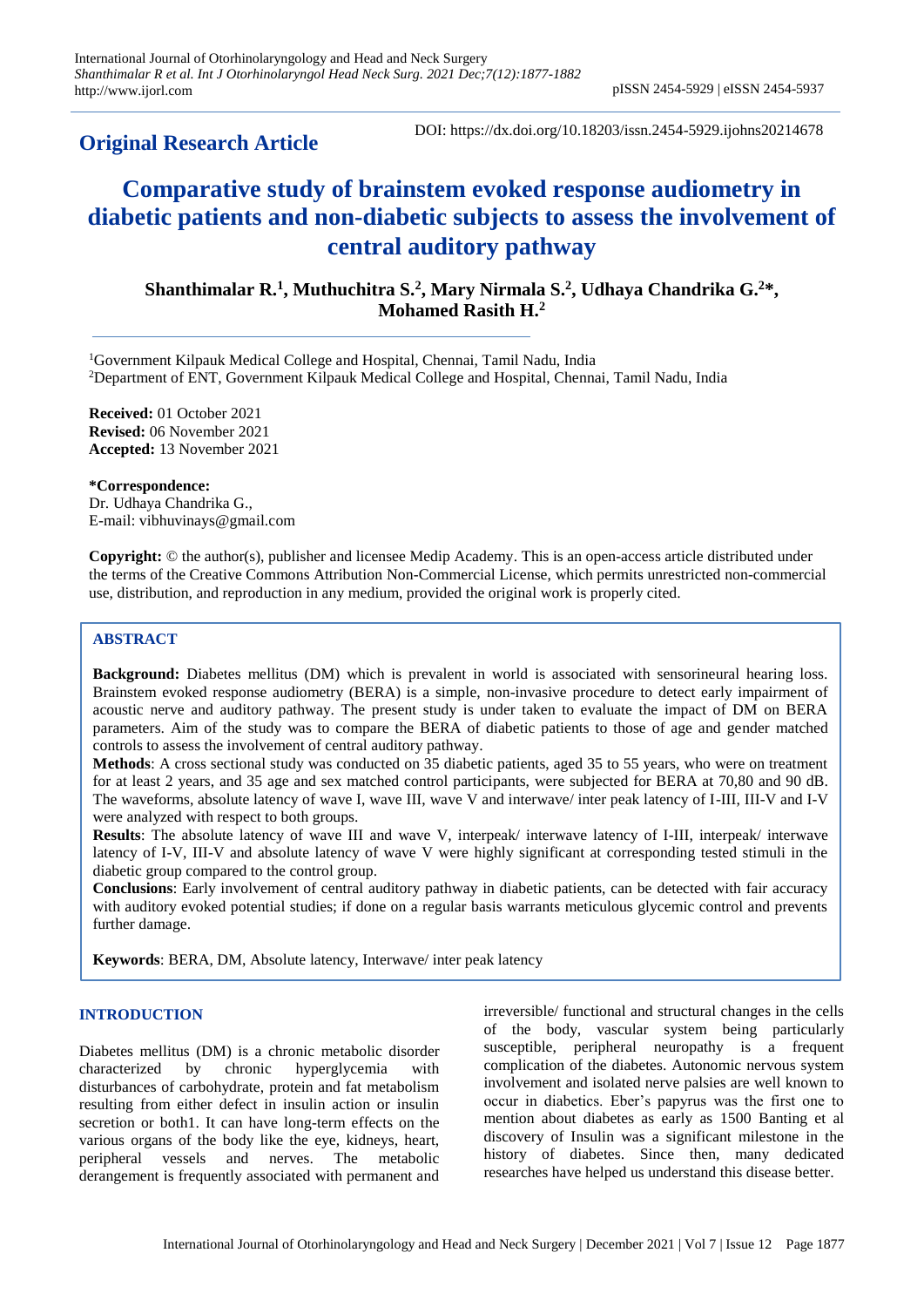Neurophysiological studies in diabetic patients involving the CNS were done using evoked potential and measuring its latencies. Prolonged latencies of these evoked potentials measured using visual evoked potential, somatosensory evoked potential and brain stem auditory evoked potential have been reported often. In this study, BERA/Auditory brainstem response (ABR) of diabetic patients to those of age and gender matched controls were assessed for the involvement of central auditory pathway.

### *Objective*

Objectives of the study were to assess the auditory function and incidence of central auditory pathway involvement in patients with diabetes compared to age and sex matched non diabetic subjects, using ABR/BERA, to compare the absolute latency of wave I, wave III and wave V between the study and control groups, to compare the interpeak latency I to III, III to V and I to V between the groups and to interpret the ABR values based on the duration of diabetes

# **METHODS**

### *Study design*

The study design was of cross-sectional comparative study.

### *Place of study*

The study carried out at government Kilpauk medical college hospital.

### *Study period*

The study conducted from November 2019 to October 2020.

### *Ethical committee approval*:

The ethical committee approval was obtained.

## *Sample size*

The 35 subjects in each group were selected for the study,

Calculated using sample size formula,  $n=(Za + Zb) 2S 2/$  $(X1-X2)$  2.

Patient with clinical diagnosis of DM fulfilling following criteria were enrolled in the study.

### *Inclusion criteria*

## *For cases*

Patients diagnosed and treated for diabetes at the department of diabetes, government Kilpauk medical

college hospital, according to WHO diagnostic criteria and with age between>35 years and <55 years were included in the study.

### *For controls*

Age and sex matched with diabetic subjects from the general OPD and general population, after confirming that fasting and post prandial blood glucose within normal limits according to WHO diagnostic criteria were included.

### *Exclusion criteria*

### *For both groups*

Patients with external or middle ear disease, head injury and ear trauma, history of previous ear surgery, ototoxic drugs intake like aminoglycosides, family history of deafness, chronic exposure in noisy environment, medications that might affect the normal functioning the central nervous system (anti-depressants, anti-psychotics, methyldopa etc.,) and patient with any systemic illness that might affect the central nervous system (uremia, stroke, hepatic encephalopathy, multiple sclerosis, anemia, meningitis). Any history of radiotherapy or chemotherapy were excluded from the study.

### *For cases*

Along with above mentioned exclusions and any patients with acute complications of diabetes like ketoacidosis, hypoglycaemia was excluded.

#### *For controls*

Along with above mentioned exclusions and past history of diabetes were excluded.

It is a comparative cross-sectional study. Total of 35 patients with DM belonging to either sex, with age ranging between 35 to 55 years and duration of diabetes ranging more than 1 year were enrolled. Control group with age and sex matched with study group were enrolled. Blood sugar profile and diabetologist opinion obtained. Detailed history taken and clinical examination done to rule out other causes of auditory dysfunction. Patient explained about the study and consent taken. Pure tone audiometry done before hand. BERA was done in all patients, latencies of waves I, III, and V and inter- peak latencies I-III, I-V and III-V were analysed. Mann-Whitney U test and Kruskal Wallis test was applied for statistical analysis. P<0.001 is highly significant,  $p \ge 0.05$ not significant.

# **RESULTS**

In our study, a statistically significant prolongation was observed in wave III latency at 70, 80 and 90 dBnHL in diabetic group compared to the control group. Similarly,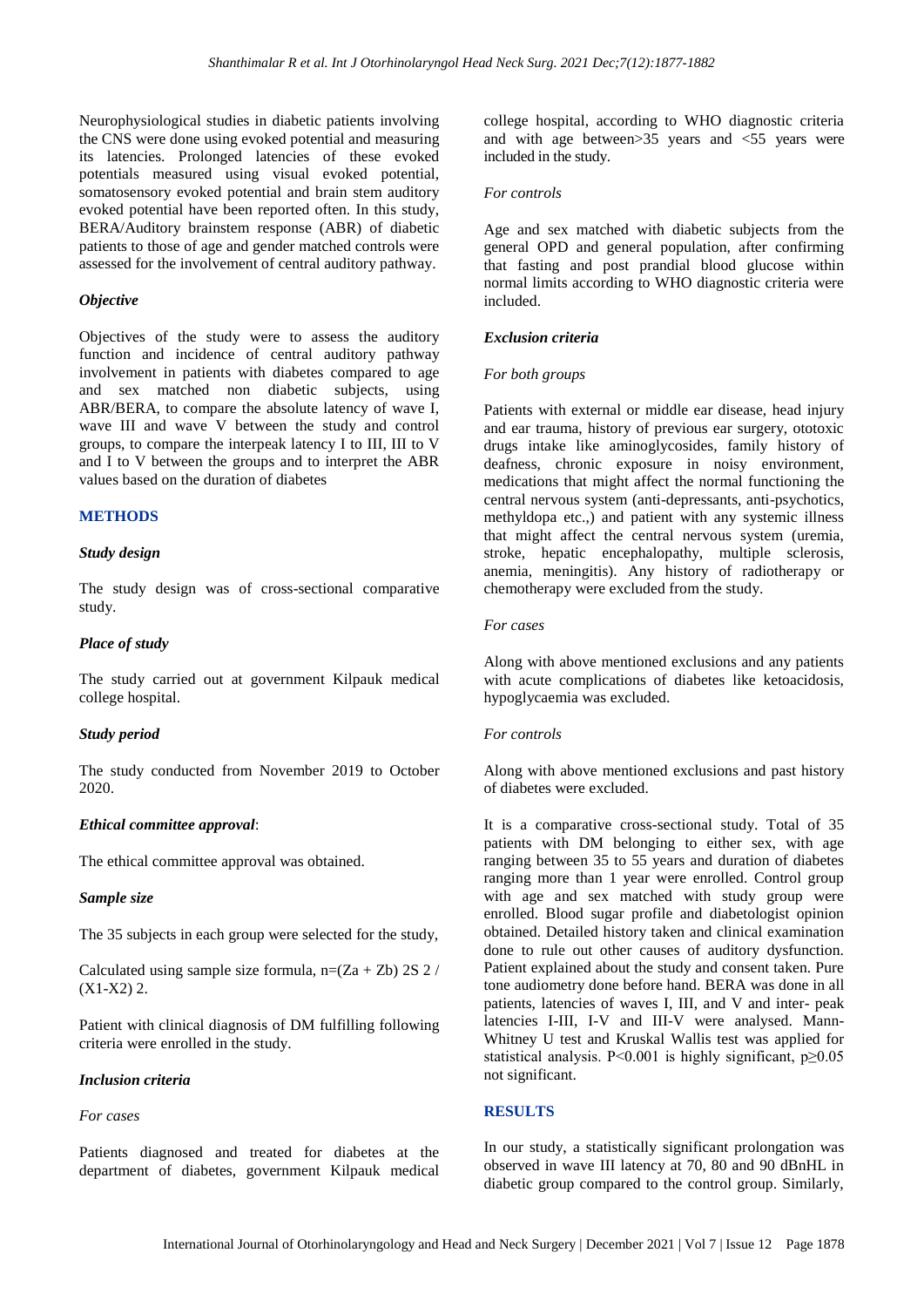the latency of wave V was significantly delayed in 70, 80 and 90dBnHL in diabetic group as compared to the

controls with wave V being highly significant at 70 and 90 dB. There was no significant interaural latency difference. In diabetic patients, latencies of waves I, III, and V and inter- peak latencies IIII, I-V and III-V were significantly delayed. No relation was found with the duration of DM. In our study, we concluded that diabetes and BERA abnormalities are significantly associated which has also been substantiated by numerous preceding studies as in Donald et al in their study conducted ABR tests on 20 IDDM patients and found that the latency of wave III, wave V, interwave latency I-III and I-V were significantly delayed.<sup>2</sup> For wave III the delay was by 0.30 ms ( $p<0.05$ - significant) and the delay in latency of wave V was by  $0.45$  ms (p<0.001- highly significant) on 70, 80, and 90 dB respectively. Likewise, the interpeak/interwave latency of wave I-III and the interpeak latency wave I-V was delayed by 0.24 ms  $(p<0.01)$  and 0.35 ms  $(p<0.05)$  respectively.

# **Table 1: Distribution of DM among the study participants.**

| <b>Variables</b>       | <b>Frequency</b> | <b>Percentage</b><br>$($ %) |
|------------------------|------------------|-----------------------------|
| DM (case)              |                  |                             |
| Type I                 | 5                | 15                          |
| Type II                | 30               | 85                          |
| Non-diabetic (control) | 35               | 100                         |

# **Table 2: Distribution of age among the study participants.**

| Age       | <b>Diabetes</b>  |               |                  |               |
|-----------|------------------|---------------|------------------|---------------|
| (Years)   | <b>Frequency</b> | $\frac{0}{0}$ | <b>Frequency</b> | $\frac{0}{0}$ |
| <40       |                  | 14            |                  | 14            |
| $41 - 50$ | 18               | 51            | 19               | 54            |
| >50       |                  | 34            |                  |               |
|           |                  |               |                  |               |

The mean age of the study participants was  $46.9 \pm 5.1$  years.

# **Table 3: Distribution of sex among the study participants.**

| <b>Sex</b>    | <b>Diabetes</b>  |               | <b>Control</b>   |               |  |  |
|---------------|------------------|---------------|------------------|---------------|--|--|
|               | <b>Frequency</b> | $\frac{0}{0}$ | <b>Frequency</b> | $\frac{1}{2}$ |  |  |
| Male          |                  | 60            | 21               | 60            |  |  |
| <b>Female</b> |                  |               | 14               | 4U            |  |  |

# **Table 4: Gender distribution in the diabetes.**

| Diabetes mellitus |    | <b>Frequency</b> Percentage (%) |
|-------------------|----|---------------------------------|
| <b>Type I</b>     |    |                                 |
| Male              | 3  | 60                              |
| Female            |    | 40                              |
| <b>Type II</b>    |    |                                 |
| Male              | 18 | 60                              |
| Female            | 12 | 40                              |

# **Table 5: Comparison of absolute latency and interwave latency with 90db stimulus among diabetic and control groups.**

| <b>Absolute</b>                    | <b>Diabetes</b> |           | <b>Control</b> |           |          |
|------------------------------------|-----------------|-----------|----------------|-----------|----------|
| and<br>interwave<br><b>latency</b> | <b>Mean</b>     | <b>SD</b> | <b>Mean</b>    | <b>SD</b> | P value  |
| <b>Wave 1</b>                      |                 |           |                |           |          |
| Right                              | 1.7             | 0.2       | 1.43           | 0.1       | 0.563    |
| Left                               | 1.7             | 0.2       | 1.43           | 0.09      | 0.691    |
| Wave 3                             |                 |           |                |           |          |
| Right                              | 3.78            | 0.16      | 3.54           | 0.2       | $0.051*$ |
| Left                               | 3.76            | 0.16      | 3.55           | 0.20      | $0.020*$ |
| Wave 5                             |                 |           |                |           |          |
| Right                              | 5.71            | 0.19      | 5.31           | 0.38      | < 0.001  |
| Left                               | 5.68            | 0.21      | 5.29           | 0.38      | < 0.001  |
| Wave 1-3                           |                 |           |                |           |          |
| Right                              | 2.04            | 0.13      | 2.02           | 0.12      | $0.029*$ |
| Left                               | 2.03            | 0.13      | 2.01           | 0.12      | $0.030*$ |
| <b>Wave 3-5</b>                    |                 |           |                |           |          |
| Right                              | 1.92            | 0.07      | 1.76           | 0.2       | < 0.001  |
| Left                               | 3.97            | 0.11      | 1.73           | 0.19      | < 0.001  |
| <b>Wave 1-5</b>                    |                 |           |                |           |          |
| Right                              | 3.97            | 0.11      | 3.87           | 0.3       | $0.015*$ |
| Left                               | 3.95            | 0.10      | 3.85           | 0.29      | $0.014*$ |

\*Mann-Whitney U test was applied. P<0.05 was considered significant p≤0.001 is the highly significant, p≥0.05 not significant.

# **Table 6: Comparison of absolute latency and interwave latency with 80db stimulus among diabetic and control groups.**

| <b>Absolute</b>                    | <b>Diabetes</b> | <b>Control</b> |             |           |          |  |
|------------------------------------|-----------------|----------------|-------------|-----------|----------|--|
| and<br>interwave<br><b>latency</b> | <b>Mean</b>     | <b>SD</b>      | <b>Mean</b> | <b>SD</b> | P value  |  |
| <b>Wave 1</b>                      |                 |                |             |           |          |  |
| Right                              | 1.72            | 0.07           | 1.64        | 0.15      | 0.071    |  |
| Left                               | 1.71            | 0.70           | 1.63        | 0.13      | 0.092    |  |
| Wave 3                             |                 |                |             |           |          |  |
| Right                              | 4.26            | 0.13           | 3.64        | 0.18      | $0.052*$ |  |
| Left                               | 4.24            | 0.15           | 3.65        | 0.20      | $0.049*$ |  |
| Wave 5                             |                 |                |             |           |          |  |
| Right                              | 6.26            | 0.21           | 5.76        | 0.20      | $0.041*$ |  |
| Left                               | 6.14            | 0.08           | 5.76        | 0.19      | $0.008*$ |  |
| Wave 1-3                           |                 |                |             |           |          |  |
| Right                              | 2.53            | 0.084          | 1.99        | 0.06      | < 0.001  |  |
| Left                               | 2.52            | 0.12           | 2.02        | 0.73      | < 0.001  |  |
| <b>Wave 3-5</b>                    |                 |                |             |           |          |  |
| Right                              | 2.0             | 0.8            | 2.12        | 0.06      | < 0.001  |  |
| Left                               | 1.88            | 0.8            | 2.11        | 0.64      | < 0.001  |  |
| <b>Wave 1-5</b>                    |                 |                |             |           |          |  |
| Right                              | 4.53            | 0.15           | 4.12        | 0.07      | < 0.001  |  |
| Left                               | 4.42            | 0.07           | 4.13        | 0.09      | < 0.001  |  |

\*Mann-Whitney U test was applied. P<0.05 was considered significant p≤0.001 is the highly significant, p≥0.05 not significant.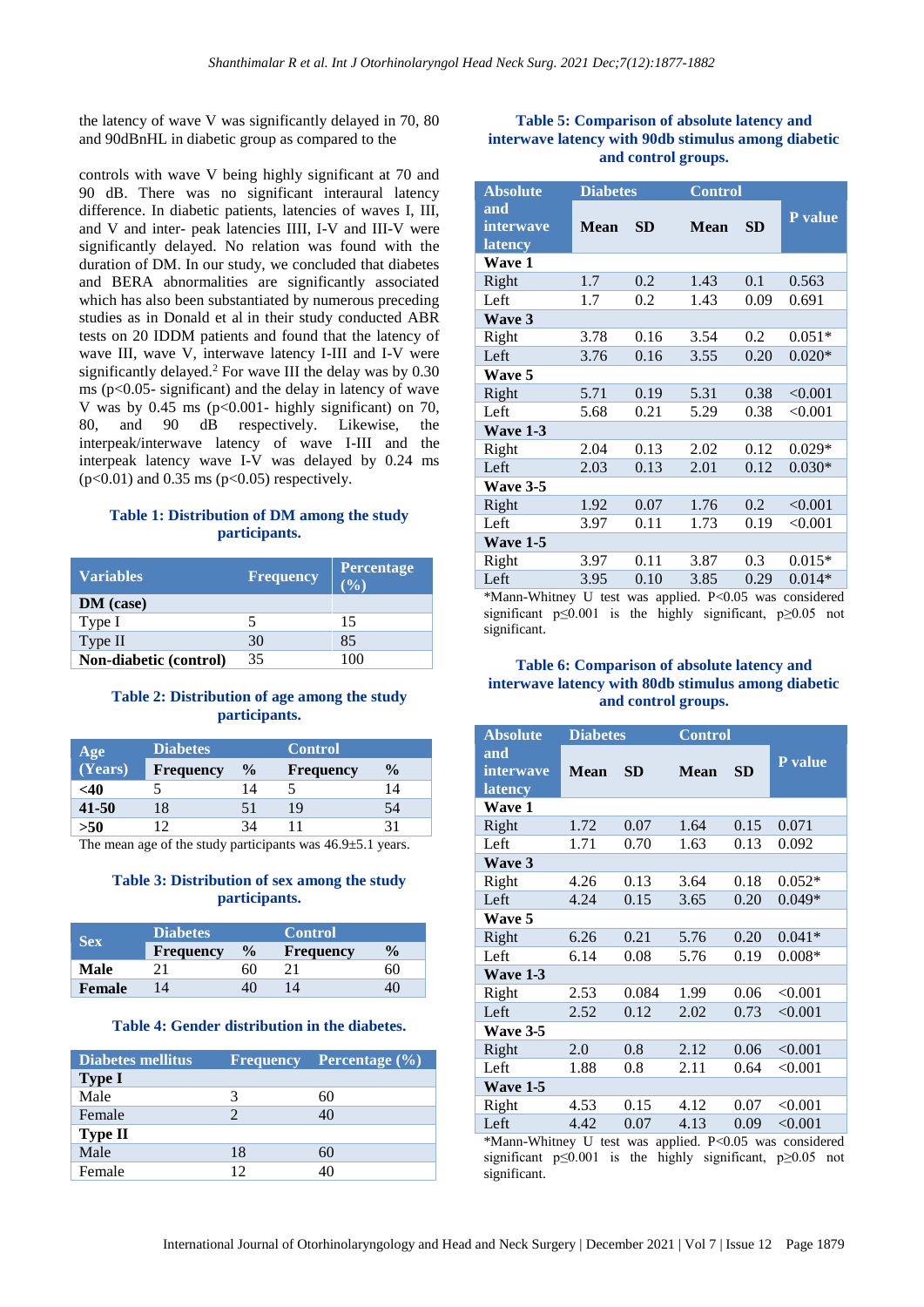| <b>Absolute and interwave</b>                                                                                                                                                                                                                                                                                                           | <b>Diabetes</b>                            |           | <b>Control</b>                                                                                                                                                |           |          |
|-----------------------------------------------------------------------------------------------------------------------------------------------------------------------------------------------------------------------------------------------------------------------------------------------------------------------------------------|--------------------------------------------|-----------|---------------------------------------------------------------------------------------------------------------------------------------------------------------|-----------|----------|
| latency                                                                                                                                                                                                                                                                                                                                 | <b>Mean</b>                                | <b>SD</b> | <b>Mean</b>                                                                                                                                                   | <b>SD</b> | P value  |
| Wave 1                                                                                                                                                                                                                                                                                                                                  |                                            |           |                                                                                                                                                               |           |          |
| Right                                                                                                                                                                                                                                                                                                                                   | 1.5                                        | 0.55      | 1.49                                                                                                                                                          | 0.5       | 0.081    |
| Left                                                                                                                                                                                                                                                                                                                                    | 1.5                                        | 0.06      | 1.49                                                                                                                                                          | 0.4       | 0.075    |
| Wave 3                                                                                                                                                                                                                                                                                                                                  |                                            |           |                                                                                                                                                               |           |          |
| Right                                                                                                                                                                                                                                                                                                                                   | 3.8                                        | 0.13      | 3.5                                                                                                                                                           | 0.06      | $0.002*$ |
| Left                                                                                                                                                                                                                                                                                                                                    | 3.8                                        | 0.13      | 3.5                                                                                                                                                           | 0.67      | $0.017*$ |
| Wave 5                                                                                                                                                                                                                                                                                                                                  |                                            |           |                                                                                                                                                               |           |          |
| Right                                                                                                                                                                                                                                                                                                                                   | 6.30                                       | 0.42      | 5.70                                                                                                                                                          | 0.07      | < 0.001  |
| Left                                                                                                                                                                                                                                                                                                                                    | 6.30                                       | 0.43      | 5.69                                                                                                                                                          | 0.73      | < 0.001  |
| Wave 1-3                                                                                                                                                                                                                                                                                                                                |                                            |           |                                                                                                                                                               |           |          |
| Right                                                                                                                                                                                                                                                                                                                                   | 2.29                                       | 0.16      | 2.08                                                                                                                                                          | 0.8       | < 0.001  |
| Left                                                                                                                                                                                                                                                                                                                                    | 2.31                                       | 0.17      | 2.08                                                                                                                                                          | 0.9       | < 0.001  |
| Wave 3-5                                                                                                                                                                                                                                                                                                                                |                                            |           |                                                                                                                                                               |           |          |
| Right                                                                                                                                                                                                                                                                                                                                   | 2.47                                       | 0.3       | 2.12                                                                                                                                                          | 0.09      | < 0.001  |
| Left                                                                                                                                                                                                                                                                                                                                    | 2.46                                       | 0.3       | 2.11                                                                                                                                                          | 0.08      | < 0.001  |
| Wave 1-5                                                                                                                                                                                                                                                                                                                                |                                            |           |                                                                                                                                                               |           |          |
| Right                                                                                                                                                                                                                                                                                                                                   | 4.77                                       | 0.45      | 4.21                                                                                                                                                          | 4.19      | < 0.001  |
| Left<br>$\star\star$ , $\star\star$ , $\star$ , $\star$ , $\star$ , $\star$ , $\star$ , $\star$ , $\star$ , $\star$ , $\star$ , $\star$ , $\star$ , $\star$ , $\star$ , $\star$ , $\star$ , $\star$ , $\star$ , $\star$ , $\star$ , $\star$ , $\star$ , $\star$ , $\star$ , $\star$ , $\star$ , $\star$ , $\star$ , $\star$ , $\star$ , | 4.78<br>$1'$ 1 D $\triangle$ 0 $\triangle$ | 0.46      | 0.88<br>$(1 \quad 1 \quad 1 \quad 1)$ $(2 \quad 1 \quad 2)$ $(0 \quad 0 \quad 1 \quad 1 \quad 1 \quad 1 \quad 1)$ $(2 \quad 1 \quad 2)$ $(3 \quad 2 \quad 1)$ | 0.98      | < 0.001  |

# **Table 7: Comparison of absolute latency and interwave latency with 70db stimulus among diabetic and control groups.**

\*Mann-Whitney U test was applied. P<0.05 was considered significant p≤0.001 is highly significant, p≥0.05 not significant.

# **Table 8: Duration of diabetes and latency.**

| <b>Duration</b><br><b>Variables</b> |               | <b>Wave 1</b><br><b>Wave 3</b> |      | Wave 5        |     | Wave $1-3$ |      | $\mathbf{W}$ ave 3-5 |           | <b>Wave 1-5</b> |      | P value |     |         |
|-------------------------------------|---------------|--------------------------------|------|---------------|-----|------------|------|----------------------|-----------|-----------------|------|---------|-----|---------|
| $\vert$ (Years)                     |               | Rt                             | Lt   | Rt            |     | Rt         | Lt   | <b>Rt</b>            | $\bf{L}t$ | Rt              | Lt   | Rt      |     |         |
| $<$ 5                               |               | 1.5                            | 1.5  | 3.8           | 3.8 | 5.8        | 5.8  | 2.3                  | 2.3       | 2.03            | 2.04 | 4.36    | 4.3 |         |
|                                     | Mean±SD       | 0.14                           | 0.14 | 0.2           | 0.2 | 0.3        | 0.3  | 0.1                  | 0.1       | 0.24            | 0.22 | 0.3     | 0.3 | < 0.001 |
|                                     |               | 1.6                            | 1.6  | 3.9           | 3.9 | 5.9        | 5.9  | 2.2                  | 2.2       | 2.08            | 2.04 | 4.3     | 4.3 | < 0.001 |
| $5-10$                              | $Mean \pm SD$ | 0.1                            | 0.1  | $0.2^{\circ}$ | 0.2 | 0.3        | 0.3  | 0.2                  | 0.2       | 0.2             | 0.2  | 0.3     | 0.3 |         |
|                                     |               | 1.6                            | 1.6  | 3.9           | 3.9 | 6.09       | 6.04 | 2.2                  | 2.1       | 2.09            | 2.09 | 4.4     | 4.3 |         |
| >10                                 | $Mean \pm SD$ | 0.2                            | 0.1  | 0.2           | 0.2 | 0.3        | 0.3  | 0.2                  | 0.3       | 0.3             | 0.3  | 0.4     | 0.4 | < 0.001 |

The mean duration of diabetes among the study participants was 8.1±3.5 years. Kruskal Wallis test was applied. P<0.05 was considered significant p≤0.001 is highly significant.

The absolute latency of wave III and wave V was significant across all 70-, 80- and 90-dB stimuli with absolute latency of wave V being highly significant at 70 and 90 dB in the diabetic group compared to the control group. The interpeak/ interwave latency of I-III was significant at 70 and 90 dB. The interpeak/ interwave latency of I-V, III-V was highly significant across all the 70-, 80- and 90-dB stimuli compared to the control group.

# **DISCUSSION**

The hearing difficulties associated with diabetic patients are of gradual onset and are bilateral, symmetric and progressive high frequency sensorineural hearing loss. Cochlear, Retro cochlear or combined cochlear and retro cochlear involvement of acoustic nerve are considered as the probable cause for this hearing difficulties encountered in patients with diabetes. Though the pathogenesis of hearing loss in these patients has not been fully clarified, it involves a multifactorial process.

Use of an objective, reliable and non-invasive method like ABR/ BERA can detect even the subclinical involvement of the auditory pathway, by recording the electrical potentials occurring along the auditory pathway. As a result, ABR/BERA can be used as a reliable, non-invasive tool for diagnosing lesions starting vestibulocochlear nerve to the auditory areas in brain. Delay in the latency of ABR waves were reported in various reports from the time when the ABR was started as a tool for diagnostic purpose. But the earliest to use BERA and to identify the delays in latency in the wave associated with auditory nerve in DM patients was done by Donald et al.<sup>2</sup>

Fedelle et al also reported the prolonged latency of all the components of ABR.<sup>3</sup> They studied 30 normo acoustic IDDM subjects between 15 and 41 years and compared with 20 age and sex matched controls. There was substantial impairment in the latencies of all ABR waves as compared with control groups. They noted major delay in the peripheral (wave 1) and central transmission (wave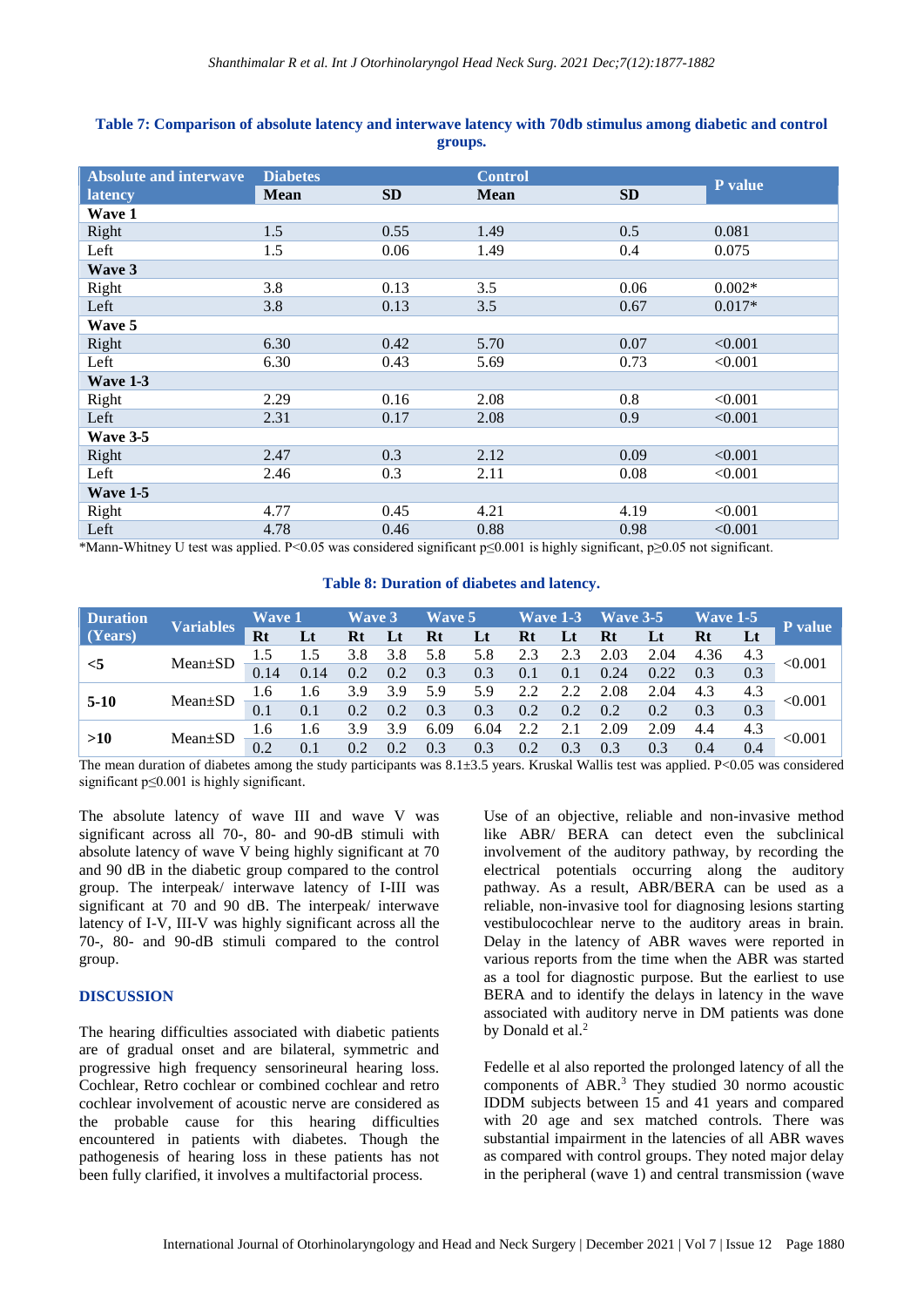1-5) in the diabetic group. They also observed that the shift in wave 1 to 5 will be considerably increased if the stimulus repetition rates were increased.

A term called "central diabetic neuropathy" was put forward, which implies that the latency delays where considerably more in the components of ABR that occur late. This signifies that brainstem level involvement has occurred in patients with diabetes. This finding correlates well with the findings of Donald et al, Khardori et al and Virtaniemi et al<sup>2,4,5</sup>

In our study, a statistically significant prolongation was observed in wave III latency at 70, 80 and 90 dBnHL in diabetic group compared to the control group. Similarly, the latency of wave V was significantly delayed in 70, 80 and 90dBnHL in diabetic group as compared to the controls with wave V being highly significant at 70 and 90 dB. There was no significant interaural latency difference.

Donald et al in their study conducted ABR tests on 20 IDDM patients and found that the latency of wave III, wave V, interwave latency I-III and I-V were significantly delayed.<sup>2</sup> For wave III the delay was by 0.30 ms ( $p<0.05$ - significant) and the delay in latency of wave V was by 0.45 ms  $(p<0.001 - highly significant)$  on 70, 80, and 90 dB respectively. Likewise, the interpeak/interwave latency of wave I-III and the interpeak latency wave I-V was delayed by 0.24 ms  $(p<0.01)$  and 0.35 ms  $(p<0.05)$  respectively. The latency difference of wave I in study and control group in all the three intensities were not highly significant, suggesting that the 8th nerve transmission till the level of the cochlear nucleus was not greatly altered in diabetics. ABR recordings based on the study by Durmus et al to measure the delays in neural conduction along the auditory pathway was done in 43 diabetes patients.<sup>6</sup> The recordings from their study shown that the absolute latencies of waves I, III, and V were significantly delayed in the diabetes group compared to the control group  $(p<0.05)$ .

Kurien et al did pure tone audiometry in 30 diabetic patients and 30 controls and found that diabetics had poorer hearing threshold than non-diabetics. All diabetic age groups showed significant high frequency hearing loss as compared to control population.<sup>7</sup>

In type 2 diabetic patients, latencies of waves I, II, III, IV and V and interpeak latencies IIII, I-V and III-V were significantly delayed. There was no statistically significant difference in latency delay between type 1 and type 2 DM. No relation was found with the duration of DM. Among individuals with long standing type 1 and type 2 DM, almost 50% develop neuropathic complications 88. The pathophysiology of neuronal degeneration in diabetes is unsure. Recently it has been proposed that in addition to compromised cell survival metabolism and neuronal plasticity, Insulin resistance in type-2 DM also increases oxidative stress and neuronal apoptosis89. As far as CNS involvement is concerned, a rise in ceramide generation and its preceding increase across the blood brain barrier encourages further insulin resistance and neurodegenerative changes in type-2DM patients. All diabetic patients should be screened for neuropathy of any kind annually as suggested by the American diabetes association.

At present the screening tool for diabetic neuropathy widely in practice is the nerve conduction study. Utilizing BERA/ABR in this scenario as a screening tool would be of great benefit.

In our study, we concluded that diabetes and BERA abnormalities are significantly associated which has also been substantiated by numerous preceding studies.

The global prevalence of diabetes keeps profoundly increasing day by day which directs us to investigate its complications and screen them from affecting the quality of life of the patient. Therefore, it is highly beneficial to include BERA/ABR in the investigative battery of tests in the long-standing diabetic population.

# *Limitations*

The results can be precisely framed by adding more audiological and neurological tests, which can also be used to exclude other pathologies pertaining to specific sites, for example tests to include hair cell damage or neuronal damage in brain parenchyma.

Diabetes in the long run produces these complications, so it would be better if our research work targets the preventive aspect, i.e., in this case, to detect at the earliest for the society to be benefited as a whole.

# **CONCLUSION**

Central acoustic neuropathy can be identified early with the help of BERA even if there is no clinically evident hearing loss. Thus, the results of BERA/ABR can assist the treating clinician for watchful control of the blood glucose level if it is not adequately controlled. BERA/ABR testing can be done on an annual basis which will help the physician to update their diabetic patient's hearing status so that necessary guidance can be given to control it. Also helps to prevent the further progression of neuropathy is highly recommended. More similar studies are necessary and helpful not only for the standardization of BERA results in diabetics but also for detecting the association between BERA abnormalities and severity of diabetes with greater accuracy.

*Funding: No funding sources*

*Conflict of interest: None declared Ethical approval: The study was approved by the Institutional Ethics Committee*